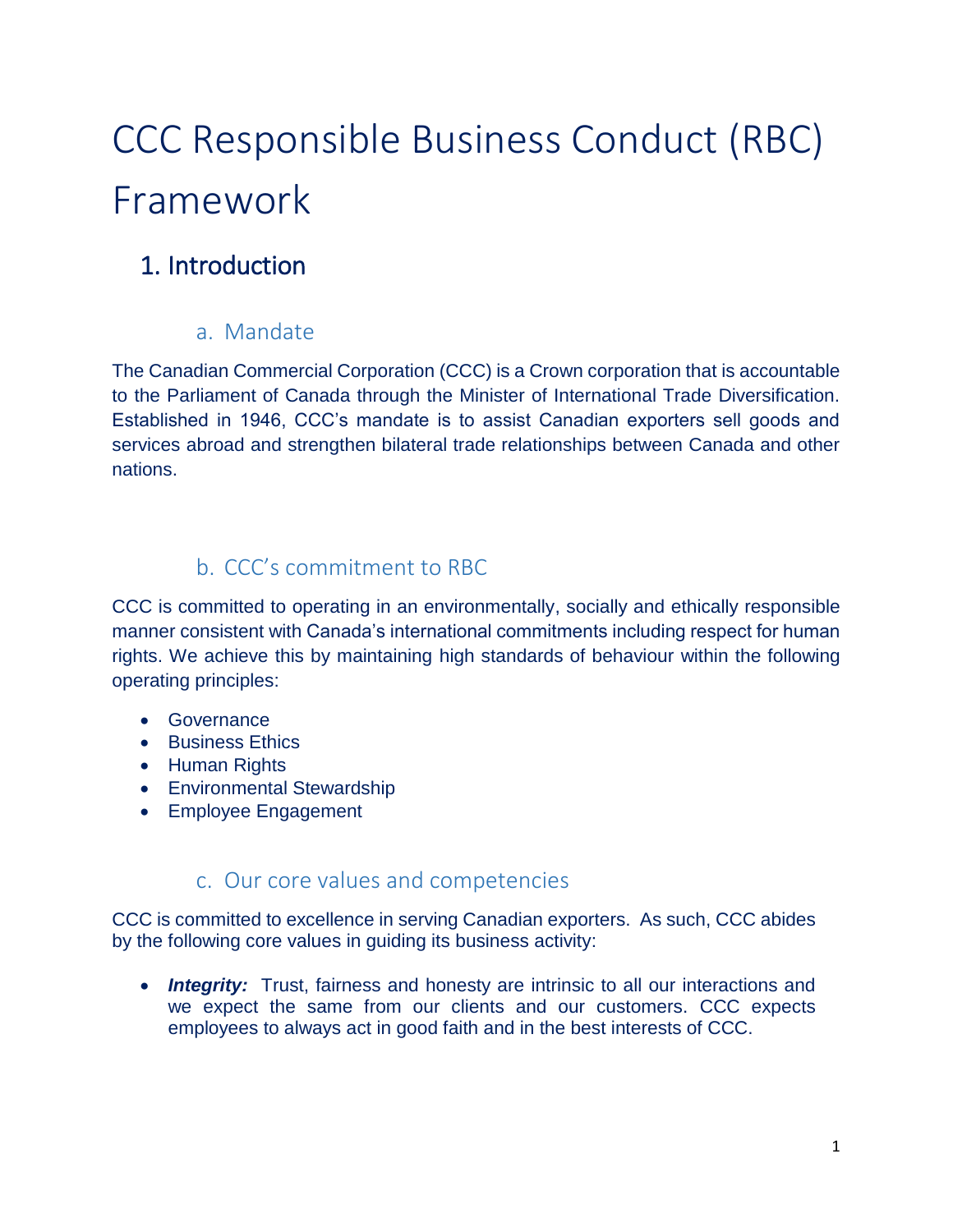- *Professionalism:* CCC approach work with the highest levels of professionalism, and demand the same from the Canadian companies we work with and the foreign governments who buy their products and services. CCC promotes high standards of behaviour and respectable conduct when engaging business.
- *Responsibility:* CCC is committed to upholding our responsibilities and accountabilities as a Crown corporation and a corporate citizen. We believe in sustainable business practices and maintaining transparent relationships with all of our stakeholders. In our business transactions, we seek to operate with integrity and with respect, recognizing our responsibilities in the areas of human rights, anti-corruption and the environment.

### d. Embedding sustainability in CCC's corporate culture

At CCC, we recognize the importance of promoting a sustainable approach to business that can ensure we are each doing our part to ensure a long-term, globally minded and holistic business perspective. This, in turn, serves to protect the future of CCC, and Canadian industry over the long term.

To this end, CCC is committed to operating in a manner which delivers long-term value in financial, social, environmental and ethical terms. Through enacting policies, procedures and processes, CCC manifests its commitment to realizing these objectives.

# 2. Governance

#### a. CCC as a Crown Corporation

CCC is a Crown Corporation that operates at arm's length but is accountable to the Government of Canada. CCC adheres to the guidelines and regulations concerning the management and governance of Crown corporations set by the Treasury Board Secretariat of the Government of Canada. The Government has numerous tools to control Crown Corporations and appoints individuals to key positions and roles (e.g. CEO and Board of Directors). The Government also controls amendments to the constituent act of CCC, approves corporate plans and oversees annual audits. There is also a directive power whereby the government can use its authority to intervene in the management of a Crown Corporation by directing the Board of Directors.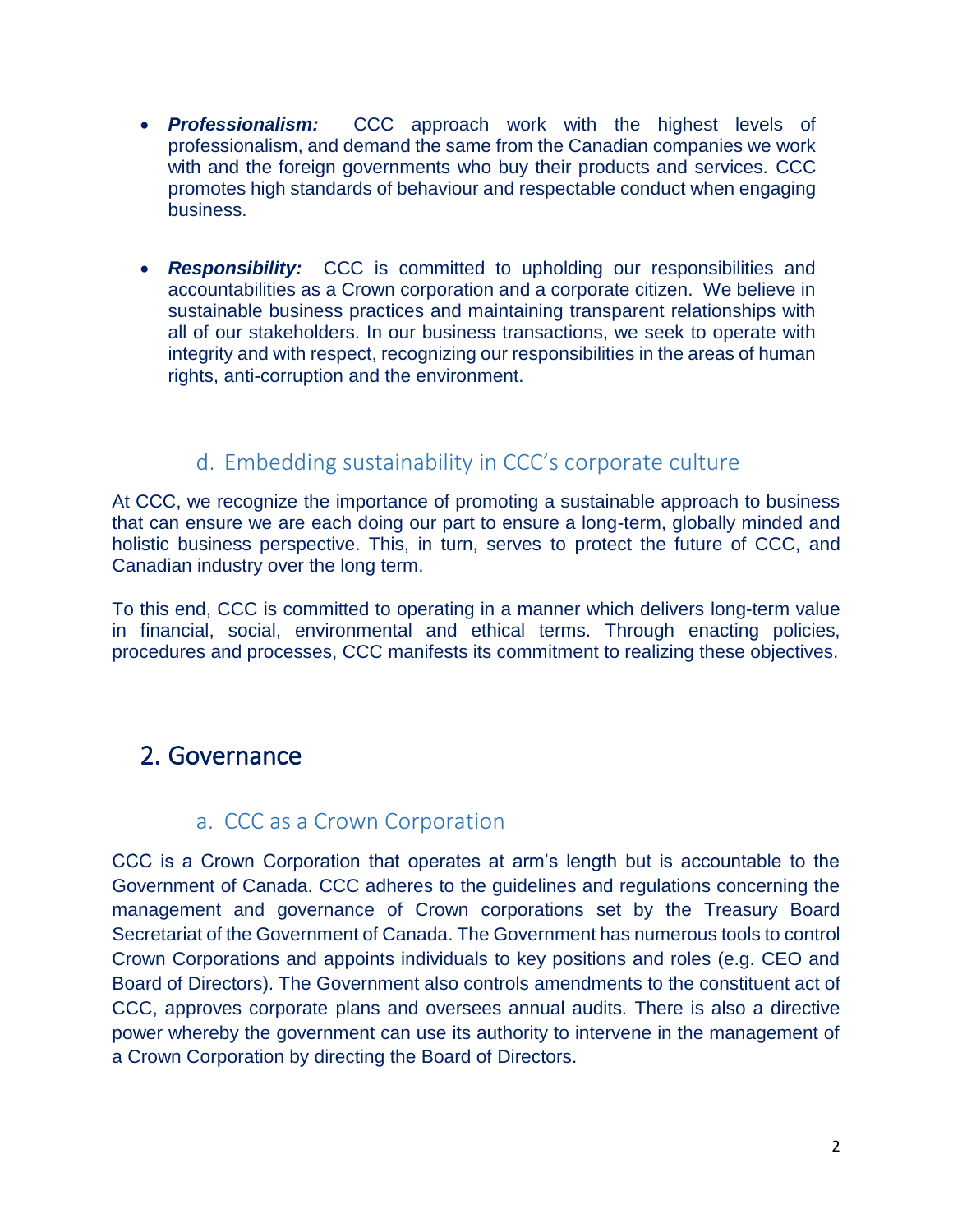### b. Ensuring good corporate governance

Good governance leads to sound decisions. CCC will continue to maintain a standard of corporate governance that promotes transparency and adaptability while ensuring accountability to our numerous stakeholders.

CCC achieves good governance by ensuring:

- Board of Directors independence
- Board of Directors assessment and oversight of CCC
- Regularly held Board of Directors meetings
- Public disclosure of Corporate expenses
- Financial accountability
- Synergistic Board and Senior Management relations
- Stakeholder engagement through public meetings
- Rigorous planning and reporting practices
- Culture of continuous improvement
- Culture of strong Board governance and effectiveness

### c. Transparency

Transparency is a core guiding principle of our enhanced approach to responsible business conduct. We are committed to working in an open and transparent manner, while balancing the need for confidentiality and the protection of interests entrusted to us by Canadian exporters and other partners.

# 3. Business Ethics

CCC views business ethics as fundamental to successful business practices and is committed to conducting business with honesty, integrity and transparency and working with Canadian exporters to help them do the same.

### a. Code of Conduct and Business Ethics

CCC's *Code of Conduct and Business Ethics* promotes ethical and professional behaviour by its employees and assists employees in making decisions related to their day-to-day operations.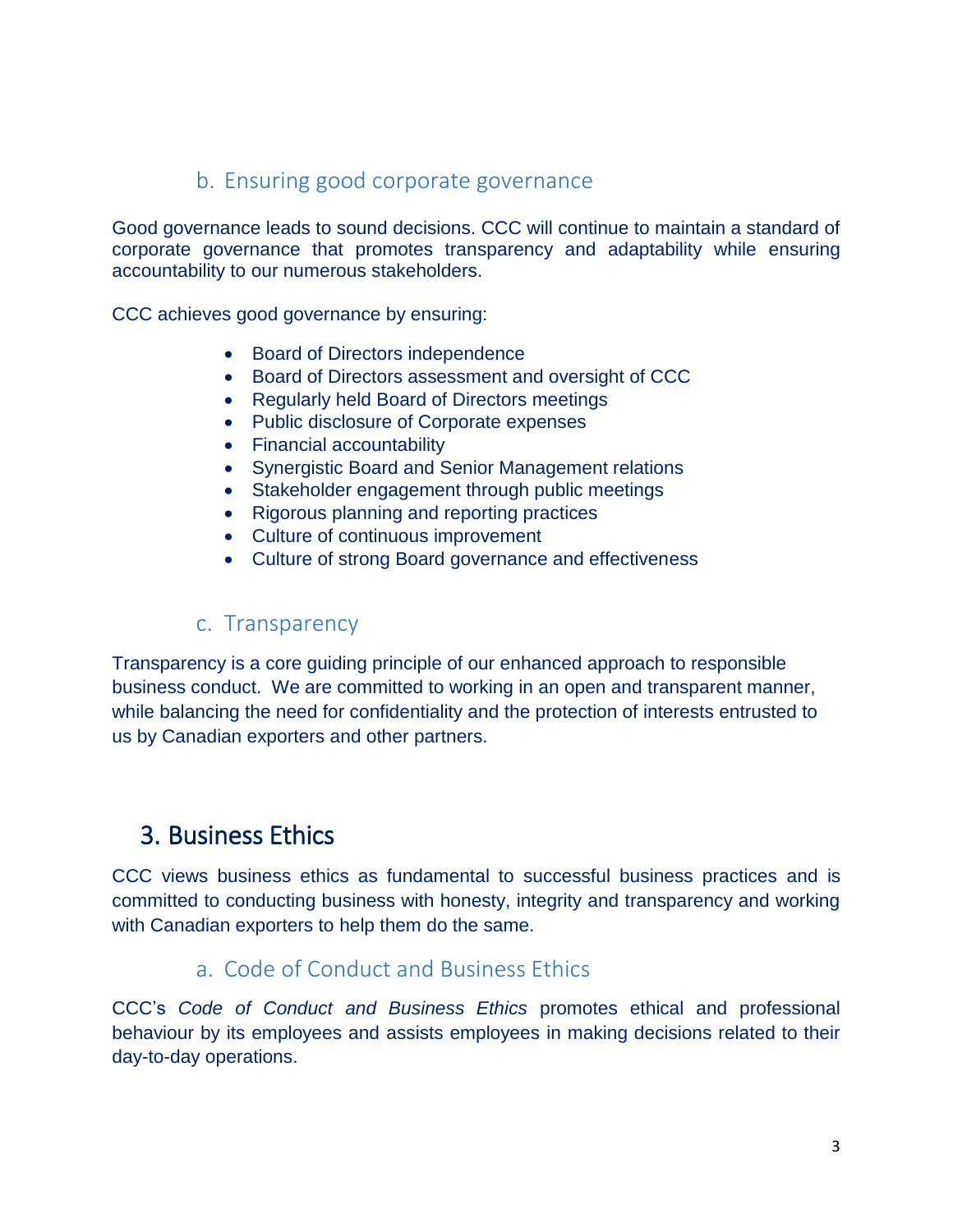## b. Anti-Bribery and Corruption

Operating ethically means, at a minimum, conducting business affairs in accordance with the letter and spirit of the applicable laws of the countries in which CCC does business and complying with the *Canadian Corruption of Foreign Public Officials Act*. CCC is a contributor to the Annual Report submitted to Parliament as required under the *Corruption of Foreign Public Officials Act*. The Annual Report outlines activities undertaken by government departments and agencies in support of the Act's requirements.

In addition:

.

- CCC's internal policies and processes align with global best practices in combatting bribery and corruption.
- CCC's due diligence efforts are designed to detect and prevent unethical practices throughout its transactions.
- CCC continually seeks to improve and promote its integrity compliance processes.

### c. Conflict of Interest

As employees, CCC staff are required to act in the best interests of CCC:

- As a client-facing organization, CCC is called upon to act in the best interests of the Canadian exporters we support under our Government of Canada mandate.
- As a Crown Corporation, we are responsible for ensuring the non-partisan provision of programs and services by our organization.
- As federal public servants, we must ensure we serve the public interest and uphold the public trust by taking all possible steps to prevent and resolve any real, apparent or potential conflicts of interest between our roles and official responsibilities and our private affairs and activities.

We achieve this by ensuring that our decision-making is free from any real or perceived conflicts of interest. Where a conflict of interest arises, employees are required to disclose the conflict. CCC ensures that this is managed appropriately and in a manner that upholds the public trust.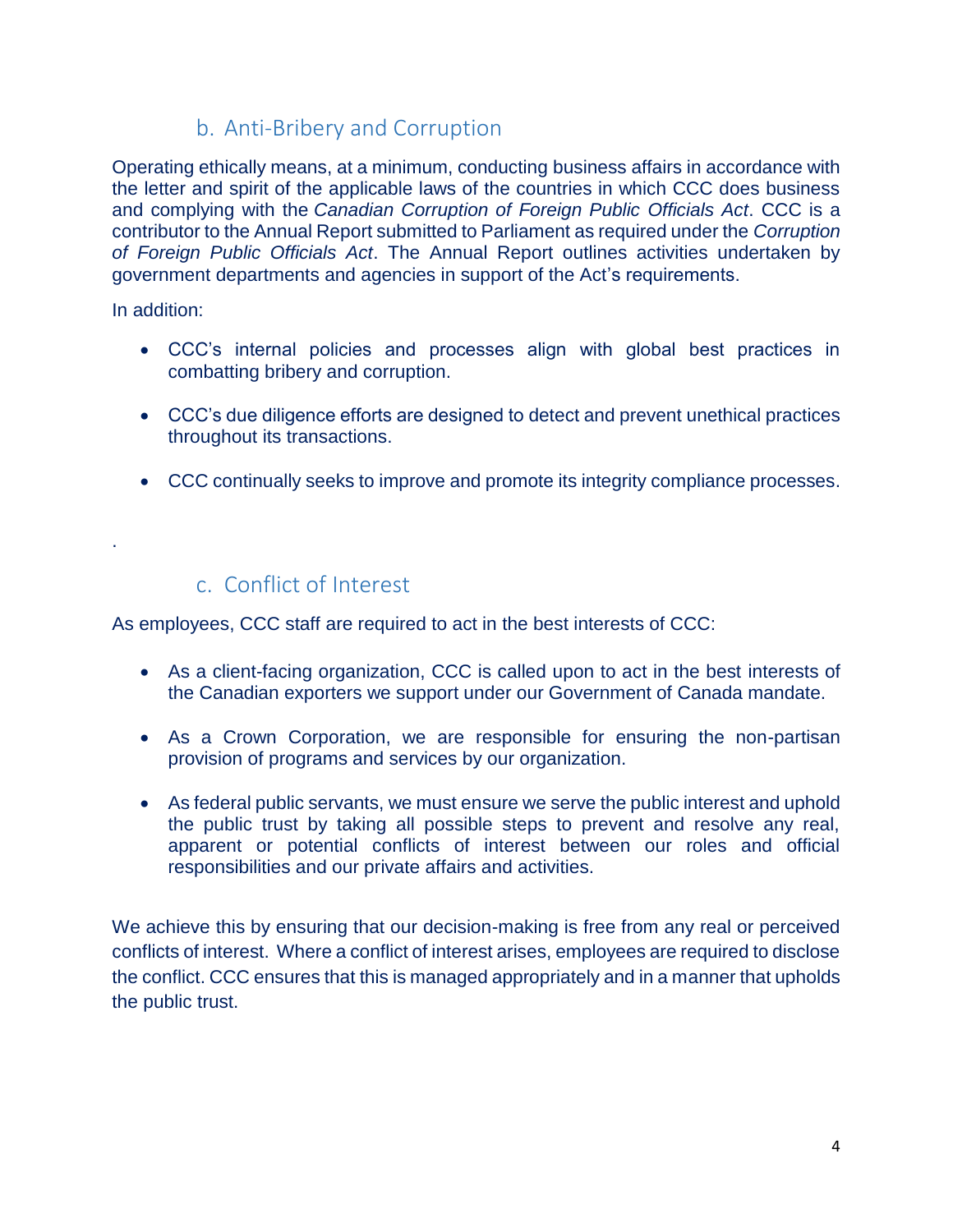### d. Disclosure of Wrongdoing in the Workplace

CCC adheres to the *Public Servants Disclosure Protection Act* and recognizes that employees and other persons who disclose information concerning wrongdoing the right to be treated fairly and be protected from reprisal.

# 4. Human Rights

### a. CCC's commitment to human rights

The Government of Canada believes in the importance of responsible business conduct and the duty of Canadian corporations to respect human rights, both in Canada and abroad.

CCC is committed to respecting all internationally recognized human rights in line with the *United Nations Guiding Principles on Business and Human Rights* and the *OECD Guidelines for Multinational Enterprises.*

Our commitment to human rights is a vital part of our work with Canadian exporters, their supply chains, foreign government buyers, and our shareholder, the Government of Canada.

### b. How does CCC ensure respect for human rights?

CCC operates in a manner consistent with the policies of the Government of Canada, and in particular, with the commitments Canada has made to respect, protect and promote human rights domestically and internationally. CCC ensures its transactions comply with Canada's human rights obligations and international standards.

Overall leadership of human rights policies and practices rests with CCC's crossfunctional Human Rights Committee. All employees must assume and promote the these policies and practices to ensure the respect for human rights is a core principle throughout our business.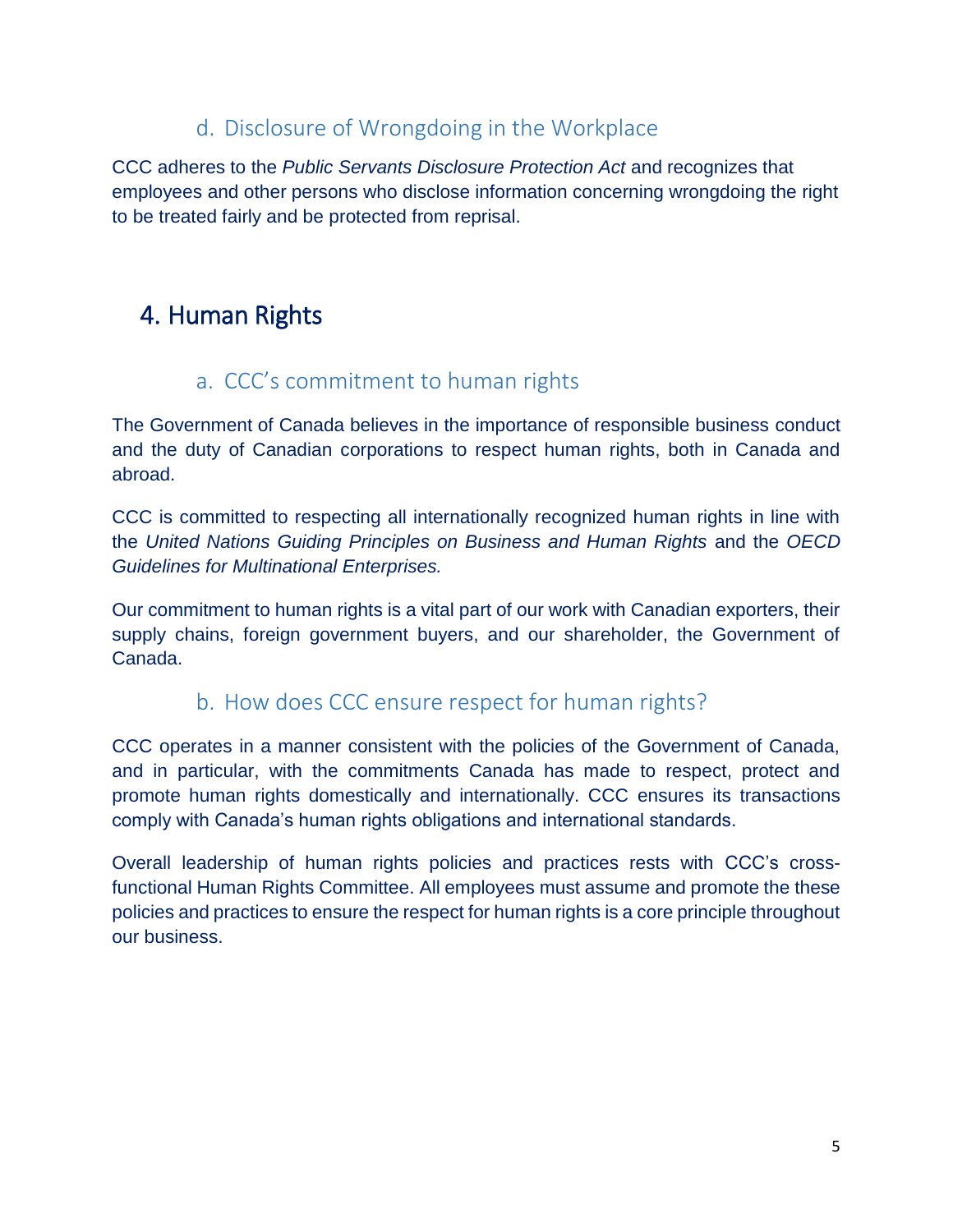# 5. Environmental Stewardship

### a) CCC's commitment to environmental stewardship

CCC is committed to respecting the environment and the environmental laws of the countries where our projects will be undertaken. We also consider the corporate environmental policies and environmental management systems of Canadian exporters and their partners (such as project sponsors or lenders), where applicable.

CCC further seeks to enhance its responsible corporate citizenship through active oversight of its own operations and the impact they may have on the environment.

### b) How does CCC demonstrate this commitment?

In cases where projects are funded through export credit agencies or international organizations such as the World Bank, CCC adopts the requirements set by those institutions. For projects with potential environmental impacts, we conduct a formal environmental review process and comply with the *Canadian Environmental Assessment Act, 2012*, under the purview of the Canadian Environmental Assessment Agency (CEAA). In accordance with CEAA, CCC will only carry out a project outside Canada if we determine it is not likely to cause significant adverse environmental effects.

CCC encourages exporters to undertake due diligence on the environmental and social impacts of a project (such as those enunciated in the *World Bank Group's IFC Performance Standards*) and comply with requirements set by international organizations.

Employees at all levels are not only challenged to improve the way in which they conduct daily operations but to do so with the objective of reducing environmentally consumptive behaviours.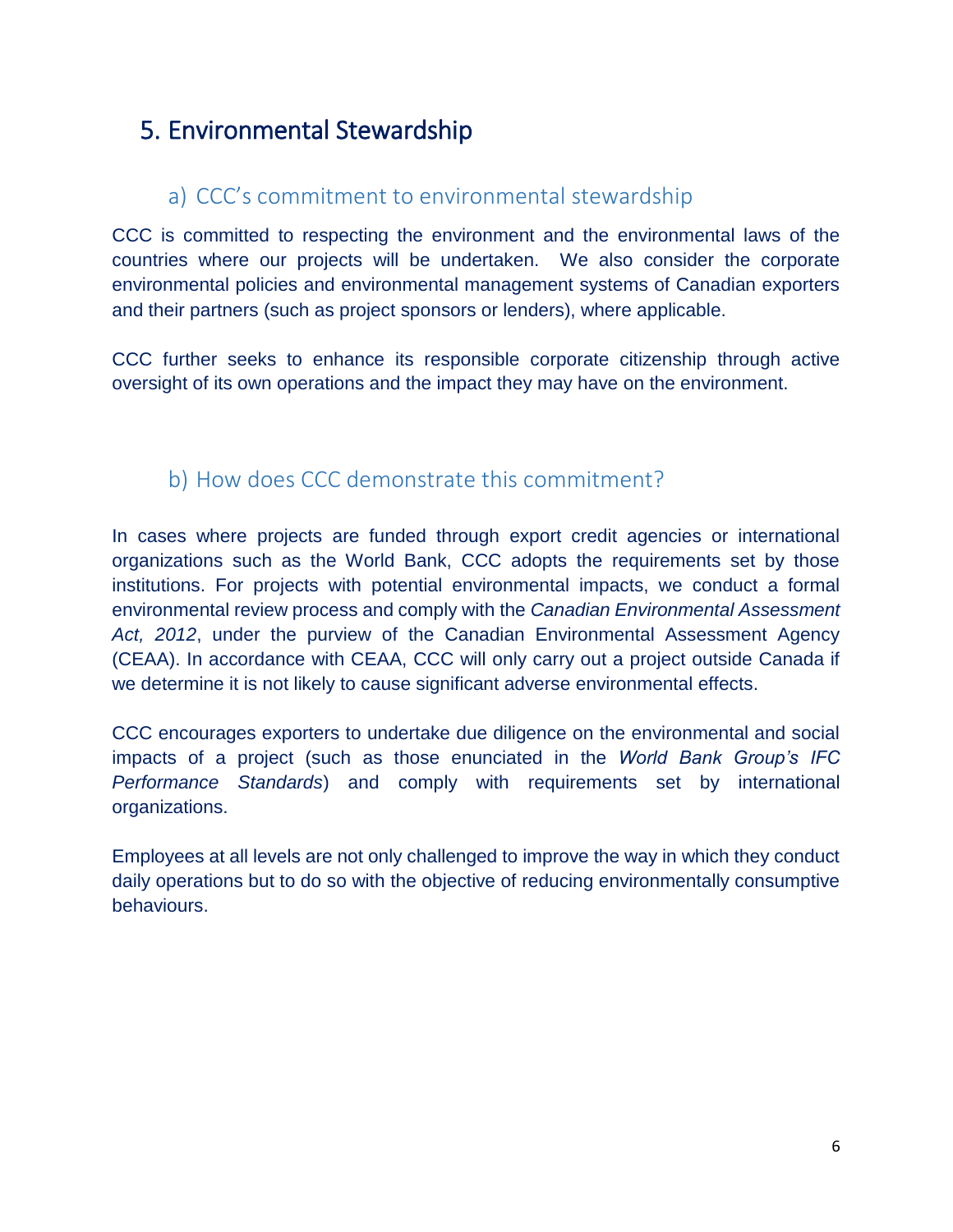# 6. Employee Engagement

# a) Health and wellness

Employee health and wellness is critical for achieving our goals. At CCC, we recognize both that the team is stronger than the individual, and that people are our strength. We work collaboratively with others to achieve our goals and those of our clients. We build lasting relationships through respect for others and ourselves. We value and respect diverse cultures, customs and business practices in Canada and internationally.

### b) Promoting diversity and inclusion in the workplace

People are at the core of CCC's success and at the heart of our business. CCC's seeks to ensure its decision-making reflects the principles of diversity and inclusion. To support this commitment to a diverse and inclusive work environment, CCC promotes diversity and inclusion within our teams and seeks to, respect, value and leverage diversity of thought and ideas.

### c) Learning and Recognition

CCC is committed to developing the skills of our employees and has instituted a policy on Learning and a policy on Rewards and Recognition to promote our most important asset – our people. Broad, active support for learning is critical to ensuring that CCC continues to effectively fulfill its purpose as the international contracting agency of the Government of Canada.

### d) Community involvement

CCC participates annually in the Government of Canada Workplace Charitable Campaign (GCWCC), which supports the United Way among other designated charities. CCC has an active Social Committee that encourages employee engagement in this area with various events held throughout the year. These campaigns have proven to be very successful and boast high-levels of employee participation and donations.

### e) Training and Continuous Improvement

Training is provided to CCC employees on responsible business conduct policies and practices, including anti-bribery and corruption and human rights.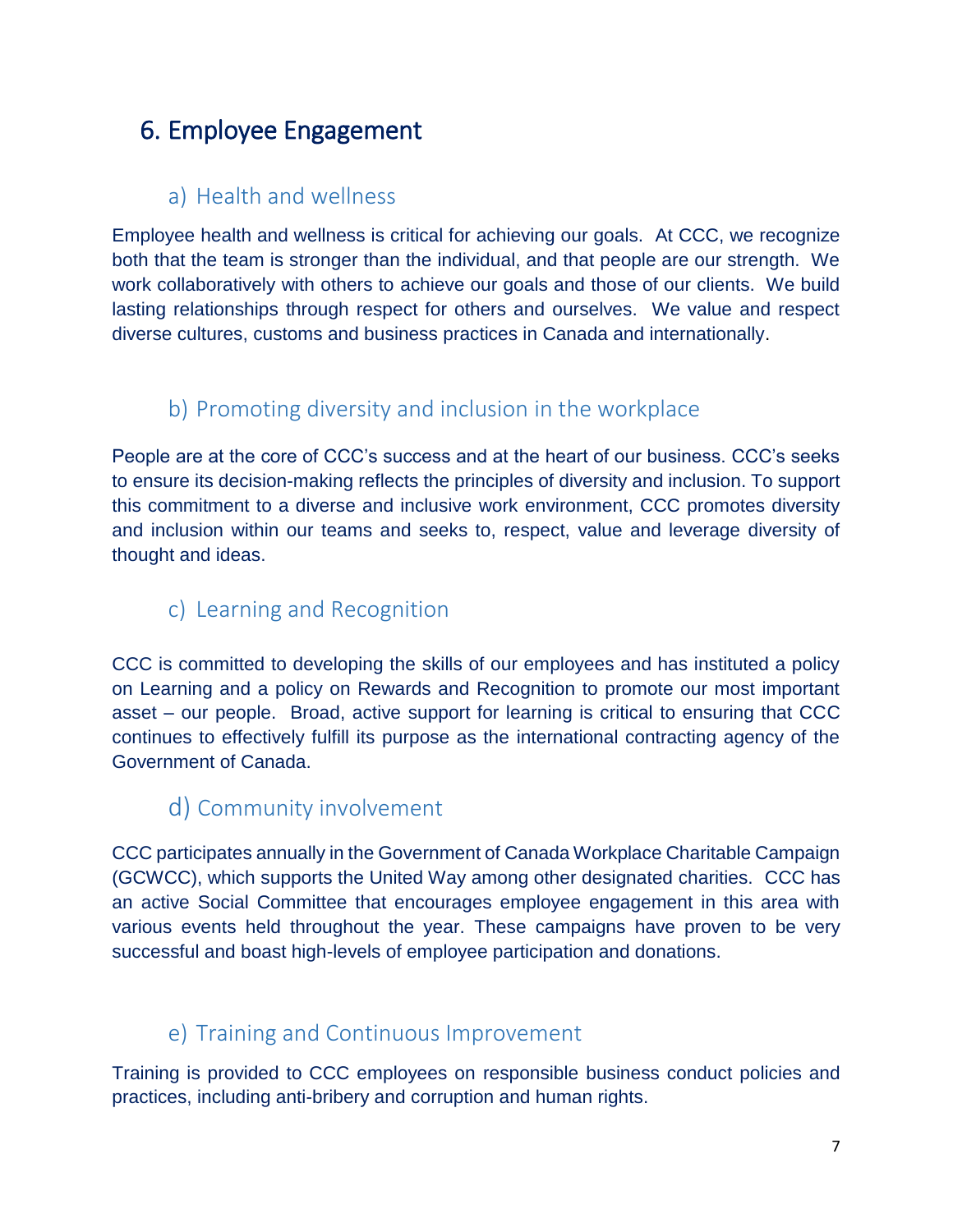CCC is committed to monitoring best practices and keeping up to date with developments in this area. Adhering to the Government of Canada guidelines as they relate to responsible business conduct is fundamental for CCC in advancing CCC's practices in this area.